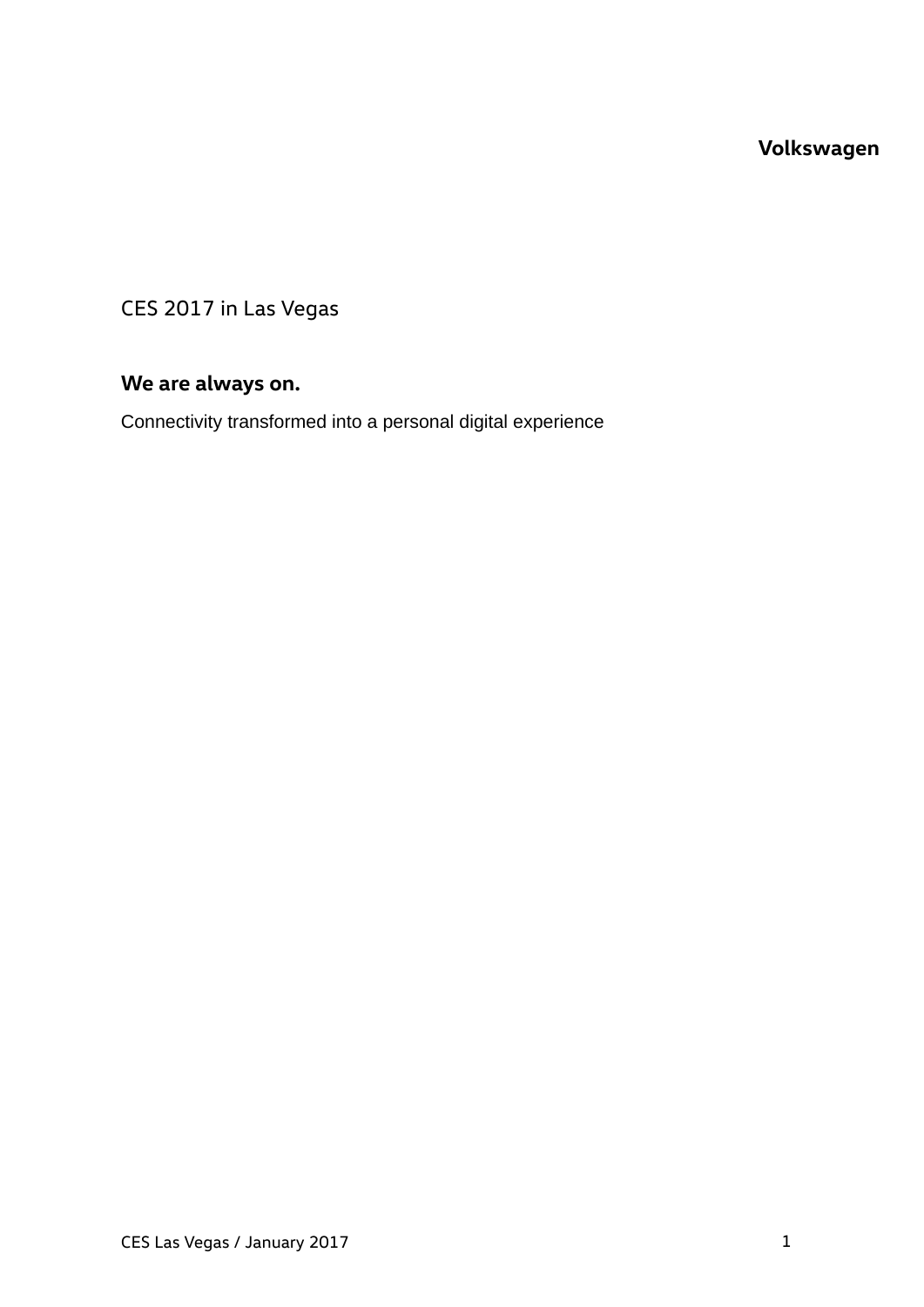# **Contents**

| <b>Short version</b>                                  |         |
|-------------------------------------------------------|---------|
| Volkswagen's show highlights at a glance              | Page 03 |
| Long version                                          |         |
| <b>Connected Community</b>                            |         |
| The Volkswagen User-ID - your personal digital center | Page 04 |
| The Connected Car                                     | Page 07 |
| Standard apps                                         | Page 08 |
| <b>Intuitive Usability</b>                            |         |
| Volkswagen Digital Cockpit (3D)                       | Page 08 |
| Eyetracking                                           | Page 09 |
| AR Head-up Display                                    | Page 09 |
| <b>Smart Sustainability and Automated Driving</b>     |         |
| $I.D. -$ the vehicle concept of a new age             | Page 10 |

Notes:

This press kit as well as images and videos relating to CES 2017 are available online at: **www.volkswagen-media-services.com/en/CES**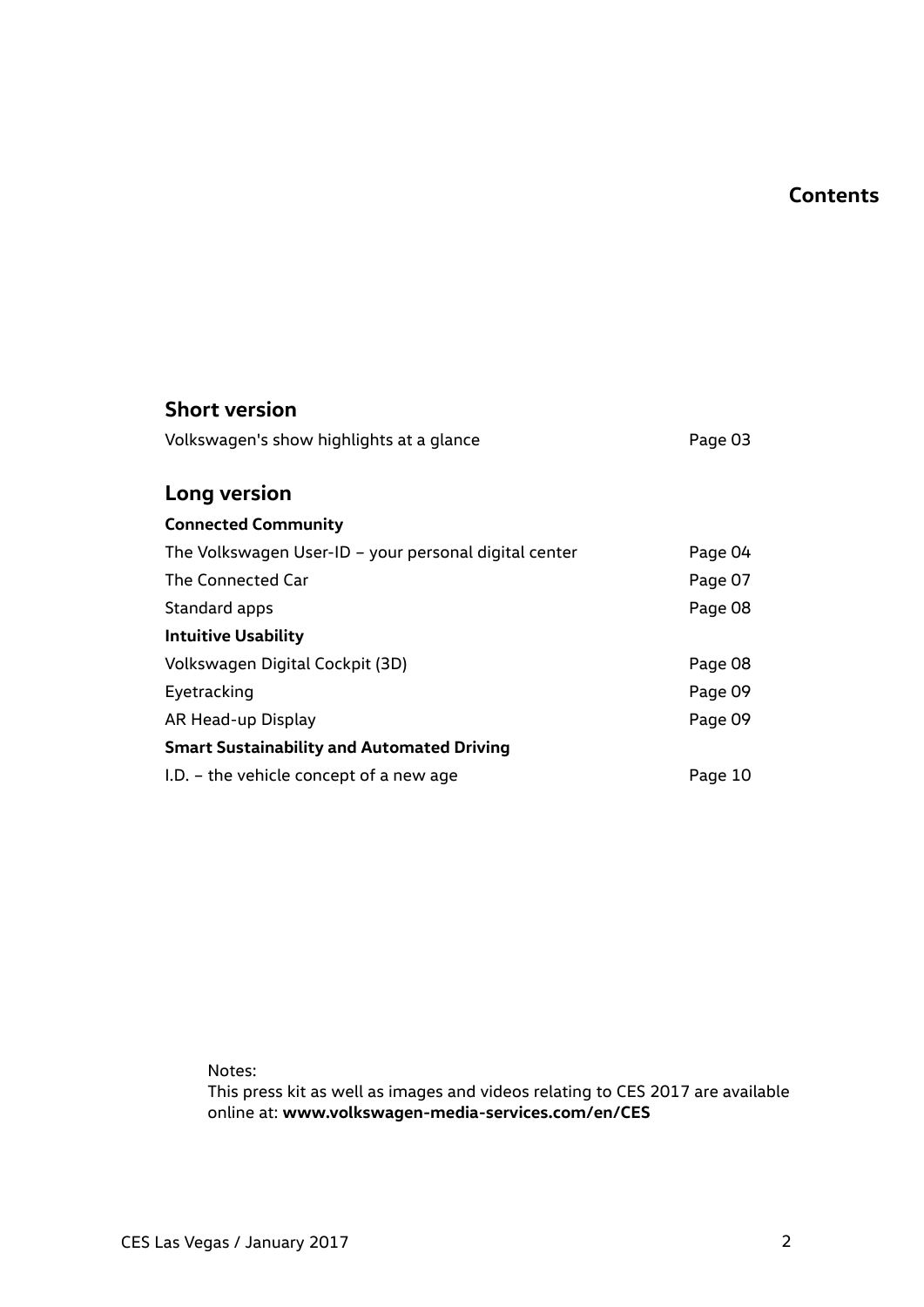# **Experiencing your personal digital world in a vehicle is made possible at CES**

In the future, your own profile and preferences will always be with you – regardless of which Volkswagen model you're driving

Volkswagen presents the next milestone in ease of use

Visionary I.D. electric car being shown for first time in the USA

#### **Volkswagen's show highlights at a glance**

**>> Connected Community.** Even today almost all Volkswagen models have App Connect. Regardless of which smart phone customers use, practically any device can be integrated via MirrorLink, Android Auto or Apple CarPlay. At CES, the company is showing that ecosystems from suppliers such as Amazon go together perfectly with the Volkswagen ecosystem. Person, car and surroundings are connected with one another via the Volkswagen User-ID. Using this ID, drivers will in the future be able to take their personal digital settings and services with them wherever they go – regardless of which Volkswagen or provider they originate from. This creates a totally new user experience.

In terms of integrating Amazon Alexa, for instance, Volkswagen goes one step further, seamlessly connecting the voice assistant with Volkswagen Car-Net services. At CES, the company is making it possible to fully experience how you can communicate with Alexa from your car.

**Intuitive Usability.** Volkswagen is putting its focus on vehicles with intuitive controls. 'Interactive Experience' systematically builds on the control concepts of the Golf R Touch and BUDD-e. The Volkswagen Digital Cockpit (3D) is, for instance, celebrating its premiere. The Eyetracking function gives a preview of how the operation of vehicle features can be made even quicker and easier in combination with touch and gesture control. Finally, with the AR Head-up Display the real and virtual worlds merge into one.

**Smart Sustainability and Automated Driving.** The visionary I.D. combines the digitally connected world with an electrically powered car that has innovative controls and, when desired, can drive in fully automated mode. Volkswagen is presenting to the American public for the first time a prototype of this first compact model to be based on the Modular Electric Drive Kit  $(MEB)$ . <<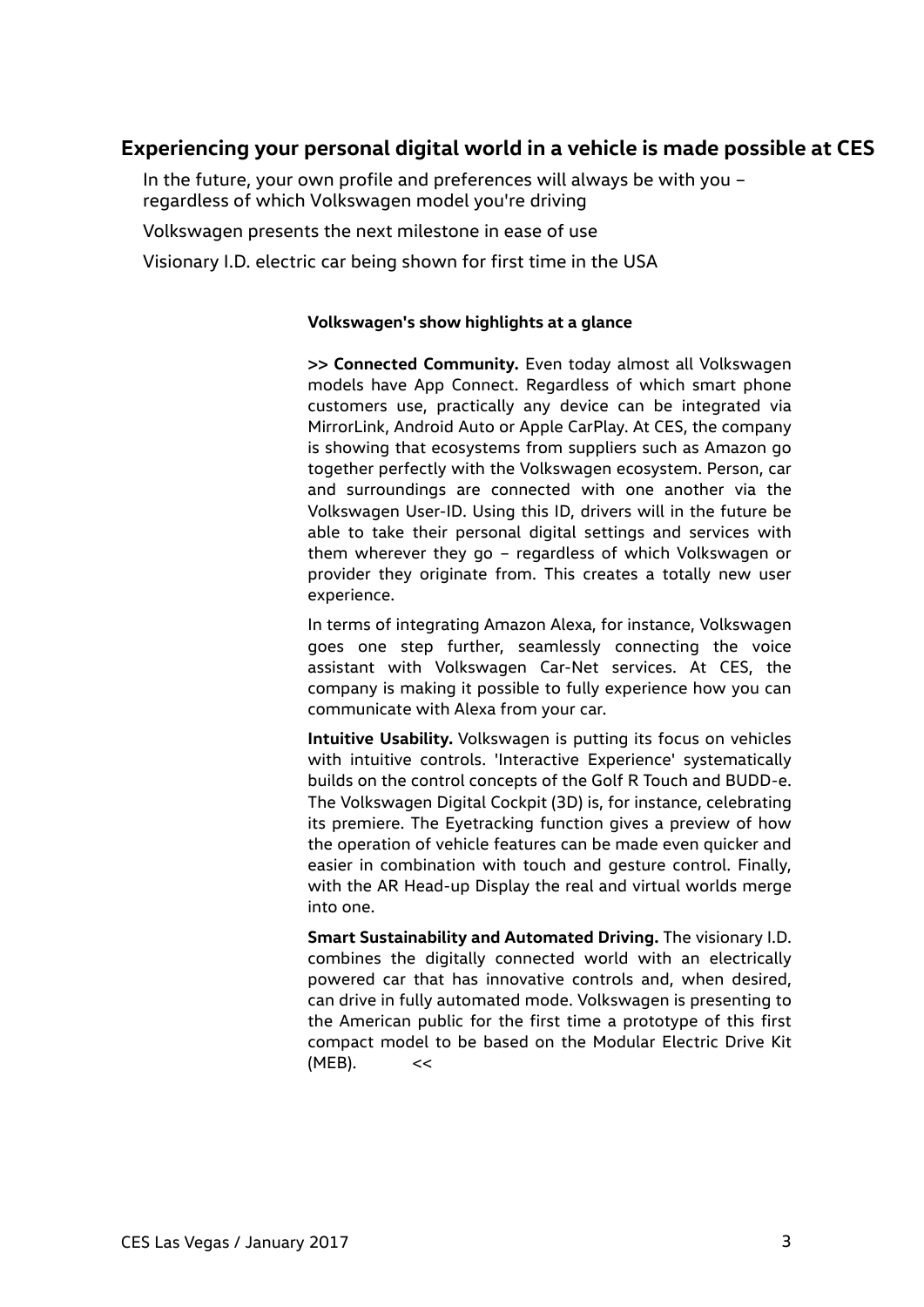**Wolfsburg / Las Vegas, January 2017.** Under the slogan 'We are always on.', Volkswagen is enabling visitors to CES 2017 to experience its vision of the mobility of tomorrow: moving away from the classic customer/car relationship towards a new mobile community in the era of digitalization – intelligently connected and sustainably mobile.

Visitors to the show can experience this community live in three theme zones: in the 'Connected Community' the focus is on the interconnected user with his or her personal digital preferences. Using their Volkswagen User-ID, they are able to configure settings easily and take them with them wherever they go. No matter in which vehicle they are sitting, they always have their favorite music, screen configuration and correct seat position with them.

'Intuitive Usability' provides a preview of future control concepts – from a three-dimensional instrument cluster and an Eyetracking function all the way to an AR Head-up Display.

In the 'Smart Sustainability' zone, Volkswagen uses the I.D. show car to demonstrate zero-emission and autonomous driving in combination with a totally new design style. The I.D. brings together the four Volkswagen fields of innovation: Connected Community, Intuitive Usability, Smart Sustainability and Automated Driving.

Yesterday's future is already being reflected in production vehicles today. Volkswagen is known for opening up the use of new technologies to mainstream market very quickly. CES 2017 offers exclusive and extremely exciting insights into Volkswagen's ongoing development efforts.

## **Connected Community**

The Volkswagen User-ID – your personal digital center

At CES, Volkswagen is presenting a range of connectivity features systematically geared to the user's digital needs. Supporting future sustainable mobility concepts, it sets aside the conventional fixed link to a single vehicle, without losing out at all on individuality – quite the opposite.

**Volkswagen CES App.** It is the key to a unique CES experience: using the app (for iOS and Android), visitors create their own profile – i.e. a Volkswagen User-ID set up for the show with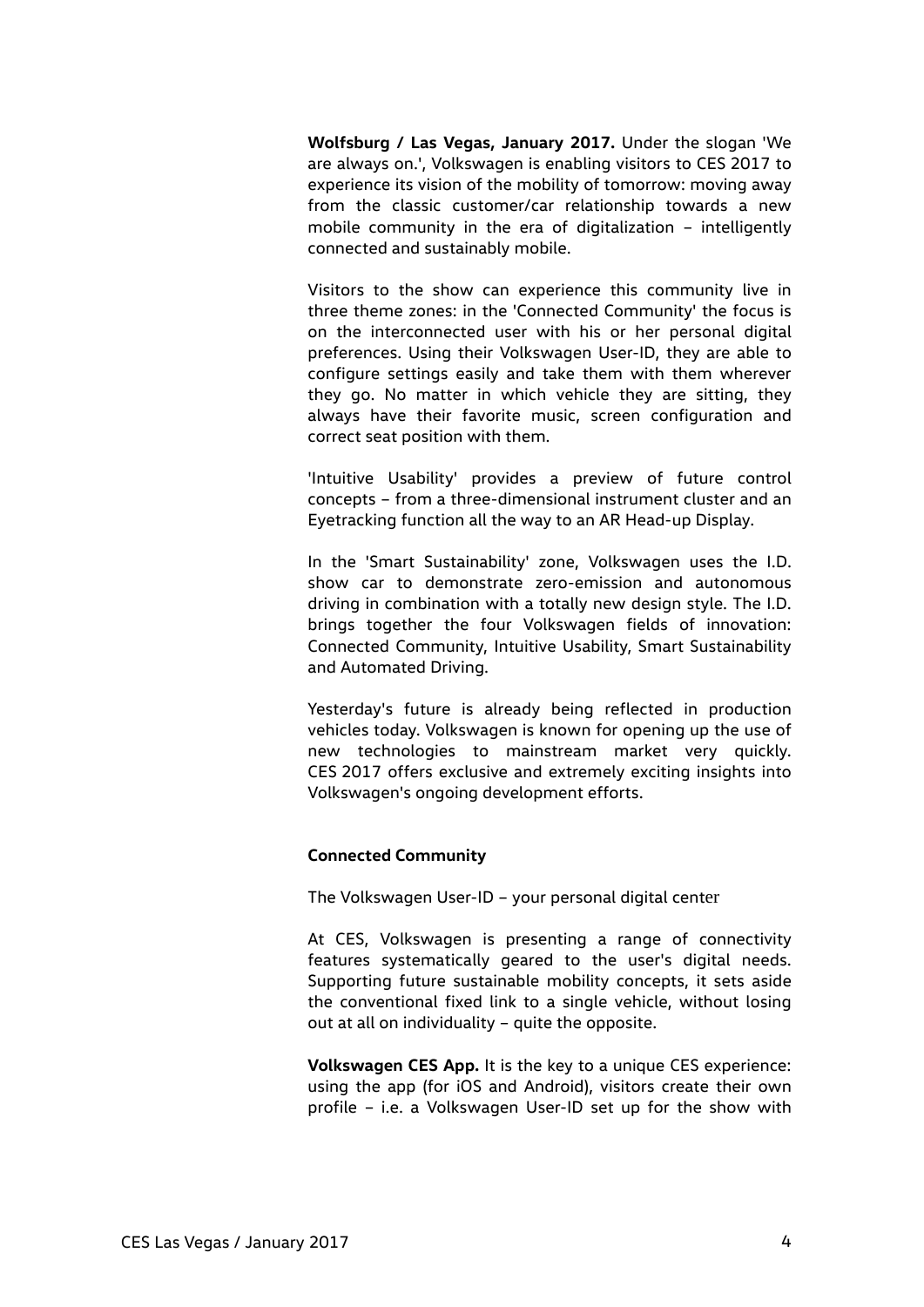new, innovative functions that are assigned to the user. At the individual user stations, show visitors can also configure personal settings for their personal ID quickly and easily. An array of different functions, such as selecting a favorite ambient light setting, can be performed directly within the app itself. All settings can be stored online and thus taken everywhere with them by the visitors, independent of any specific vehicle. In the Connected Car visitors can try out their personal configuration live.

**Home screen.** In 2016, Volkswagen introduced the central infotainment display with configurable home screen in the new Golf. In addition to the navigation view, it is possible for content and function-related tiles, such as 'Media', 'Phone' and 'Images', to be individually configured on the high-resolution 9.2-inch screen with its sophisticated glass surface. New at CES: the home screen is no longer linked to the vehicle, but to the individual via their ID. Using their Volkswagen User-ID, visitors sign onto the standard displays that have been set up and configure the screen content according to their wishes. Their settings are associated with their ID and can also be accessed in the Connected Car.

**Features on Demand.** A predefined feature set per vehicle? Those days will soon be over. In our everyday digital world we are accustomed to there being an app for practically everything we need available to us within seconds. Why not in the car as well? 'Features on Demand' facilitates the retrospective enabling of infotainment functions. Within the app or at the relevant user station at CES, visitors can pick favorites for their personal ID in a virtual Volkswagen store from services such as Digital Voice Enhancement, In Car Communication, Car-Net and Ready for Nav. At CES, the 'Test' option is available for selection. Later on, scenarios such as Test, Rent and Buy will be offered.

**Digital Key.** Unveiled at CES 2015, this function, which lets you use your smart phone as your key, is now a standard feature in the USA. Up until now, however, it has been tied to a specific vehicle and only covers remote opening and closing functions. At this year's show, the Digital Key is being shown with a whole array of technical possibilities: all visitors need to do is hold their smart phone containing their Volkswagen User-ID up against the Connected Car's door handle and the doors are immediately unlocked. Access rights can also be managed – and shared – for multiple vehicles. If, for instance, my partner or children want to get something from the car, I as the owner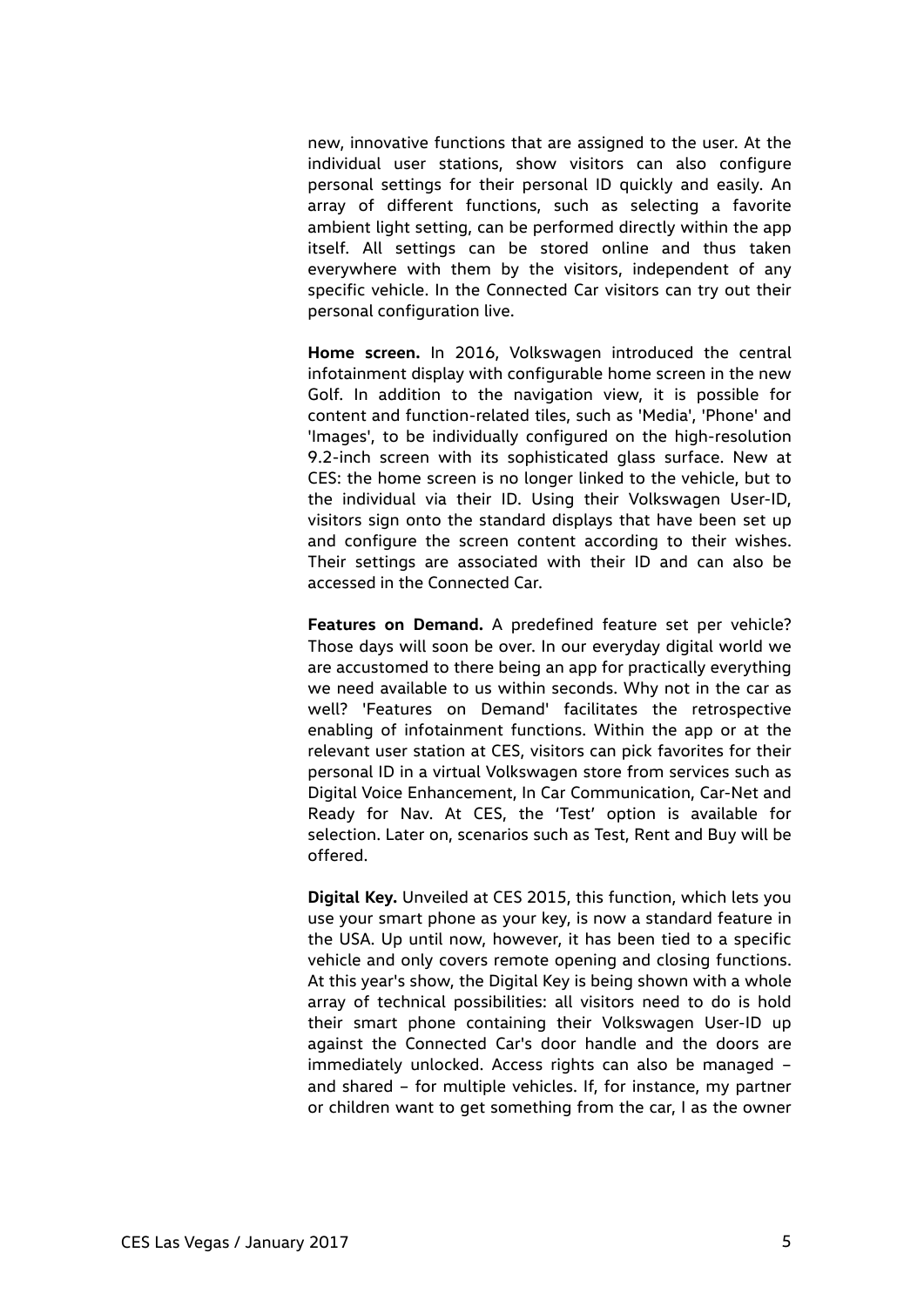can give them unlocking rights for a certain length of time. It is also possible to imagine using the Digital Key to temporarily grant someone I know access to the car trunk so that they can put something in there or take something out for me.

**Partner Services.** Your favorite television series or audio book for the journey: streaming services enable you to take them with you into your vehicle and enjoy them from there. Here too it's the Volkswagen User-ID that makes this possible. CES visitors can link to the partner services by app or via the portal at the user station. Want to try them out? The Connected Car is specially equipped for video streaming presentations with two tablets mounted on the backs of the front seats. Once the content concerned has been transferred to the vehicle, control is via the central infotainment display.

**Home-Net.** At CES Volkswagen is not only connecting driver and car in unprecedented fashion, but on top of that is integrating the home as well. Visitors are, for instance, able to try out the apps Doorbird, 'LG' and Volkswagen My Rules. Doorbird alerts the driver on the central infotainment display whenever anyone is at the front door of their home ringing the video door bell. 'LG' enables such functions as switching the lights at home on or off remotely. The technology helps the forgetful as well: a message appears via the advanced Volkswagen My Rules app whenever you leave something important behind at home. A trigger or connecting a phone causes the app initiate a search for all linked Bluetooth tags. And what's really great is that Volkswagen is launching these MirrorLink-based apps in Europe before the end of the year. In North America, Doorbird is already available.

**Amazon Alexa.** What would a connected community be without a common language? Volkswagen is demonstrating a perfect combination of the external digital world and its own connectivity features. For instance, the company is making it possible for people fully experience how they can communicate with the virtual assistant Amazon Alexa from inside the vehicle.

Via the hands-free system in their car, users can contact the Alexa Voice Service of their Amazon Echo system at home or in their office. This means that users can operate all of the functions, like control of lights and heating or access to weather information and news, from their car in a very easy and convenient way. Users can also ask Alexa to perform functions such as to resume the audio book begun at home.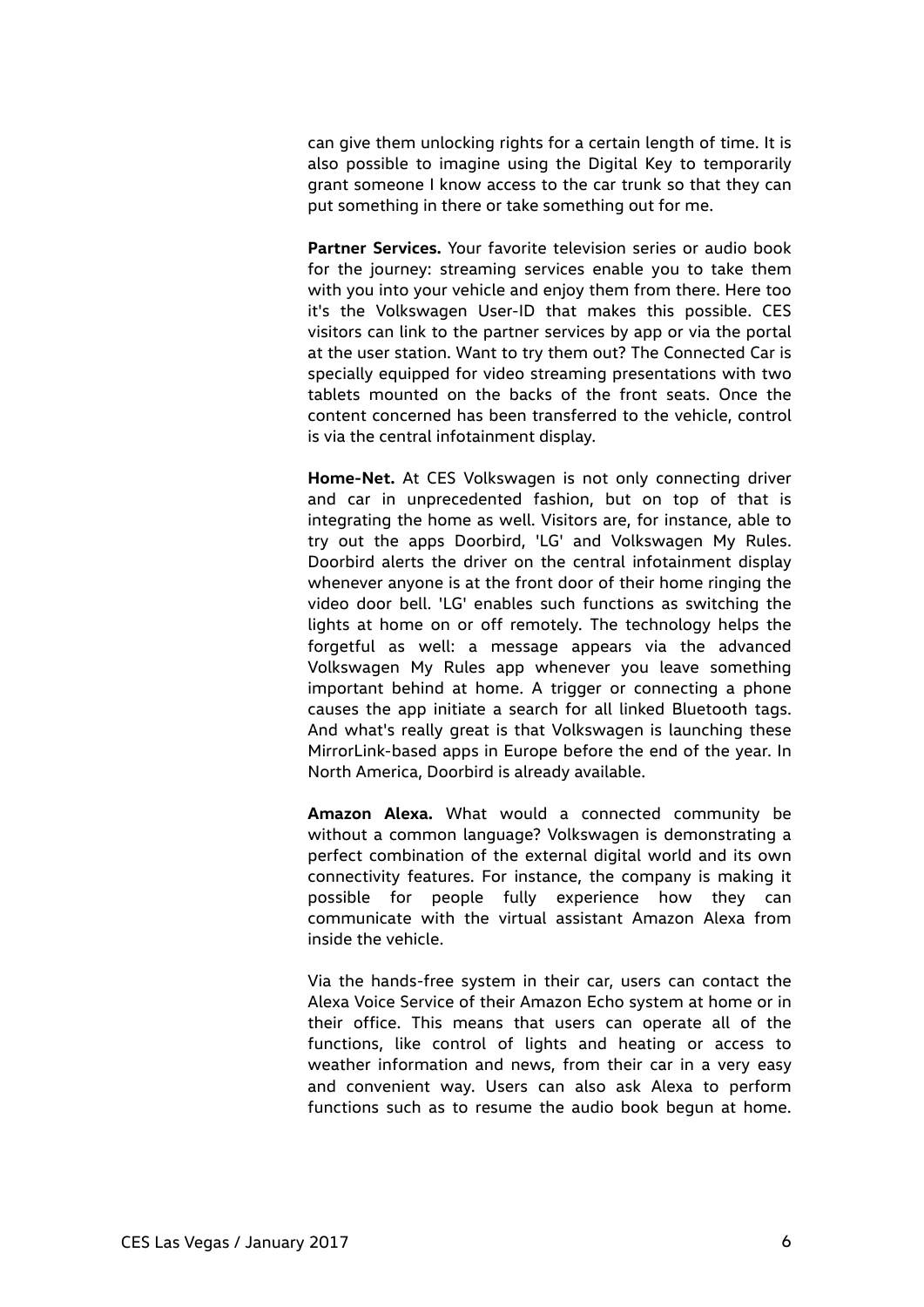Alexa considers herself being spoken to whenever she hears her name.

Volkswagen is additionally combining the Alexa Voice Service with functions from Car-Net. This will make it even easier in the future for users to schedule appointments or plan errands and always stay connected and up-to-date in their vehicles even more conveniently. This in turn makes it possible to control Car-Net functions from home or the office: if, for example, you intend to quickly buy some flowers while out in your car later on, you can program your navigation device with the following voice command: "Alexa, ask Volkswagen the way to the nearest flower shop." You can also find out if you can get there without having to stop for fuel: "Alexa, ask Volkswagen how much fuel is left in the tank."

Visitors at the show will have the unique opportunity to try out Alexa's integration in all its forms. Volkswagen is setting up a living room especially for this purpose.

## **The Connected Car**

In the Connected Car, visitors to CES can integrate their personal digital world into the vehicle. What they experience is a systematic continuation of the eGolf Touch, which Volkswagen presented at last year's show. In addition to the integration of functions via the Volkswagen User-ID, another very notable feature is its new, intelligent voice-controlled navigation. This system's natural, free voice control represents a milestone in user interaction.

- The voice control works using natural speech ("I want to fill up", "I'm hungry").
- It can be activated using any keyword selected from a list.
- The activation word can come anywhere in the sentence ("Volkswagen, I want to go to Phoenix" or "I want to go to Phoenix, Volkswagen").
- If asked to do so, the system can explain the reasons for the route it proposes ("Volkswagen, why are you suggesting that filling station?" – "That filling station is located directly on the route").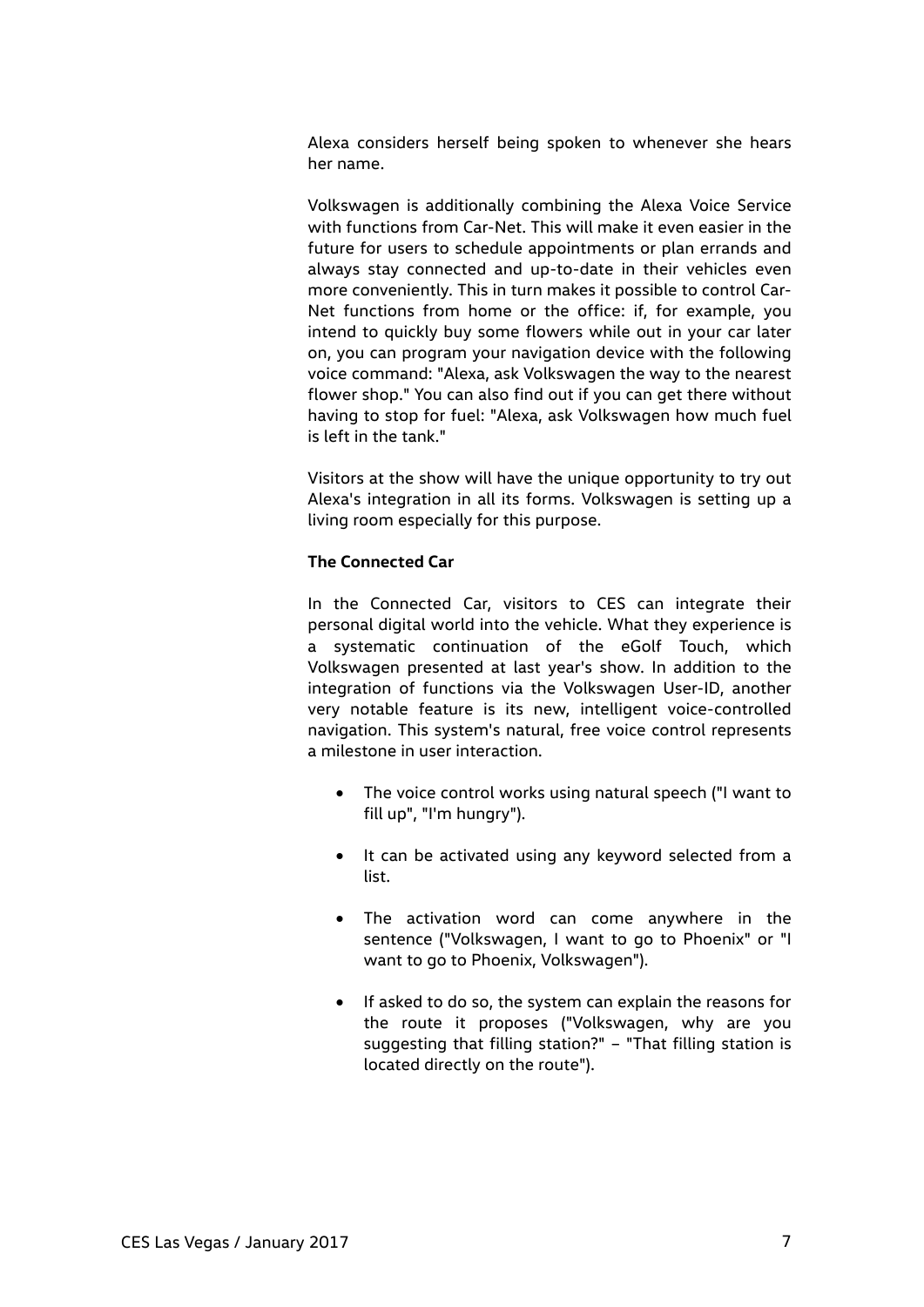- The POI search function can be linked with the driver's own Facebook account – the navigation system then takes any favorites saved on Facebook into account in its route planning.
- Through artificial intelligence, the system becomes increasingly familiar with a user and his or her preferences over time and utilizes this knowledge for personalized route suggestions.

## **Standard apps**

The fact that the technologies Volkswagen is showing at CES are not just future visions is proven out by a look at the current Car-Net offering: at the 'Wall of Apps' visitors can learn about the range of standard apps already available today.

- **Car-Net App:** Conveniently manage the remote functions of the 'Security & Service' pack using your smart phone. Originally used exclusively in electric models, the Car-Net App is also available in an increasing number of models with internal combustion engines – even now nearly all Volkswagens are 'always on'.
- **App Connect:** This enables practically all smart phones (Android 5.0 or Apple iOS 8.1 and above) to be fully integrated into the vehicle by Apple CarPlay, Android Auto or MirrorLink, and so their use is totally legally while driving.
- **Media Control:** Using Media Control, users are, for example, able to enter the navigation route into the infotainment system or update the playlist very easily via smart phone or tablet. Video streaming is now also integrated.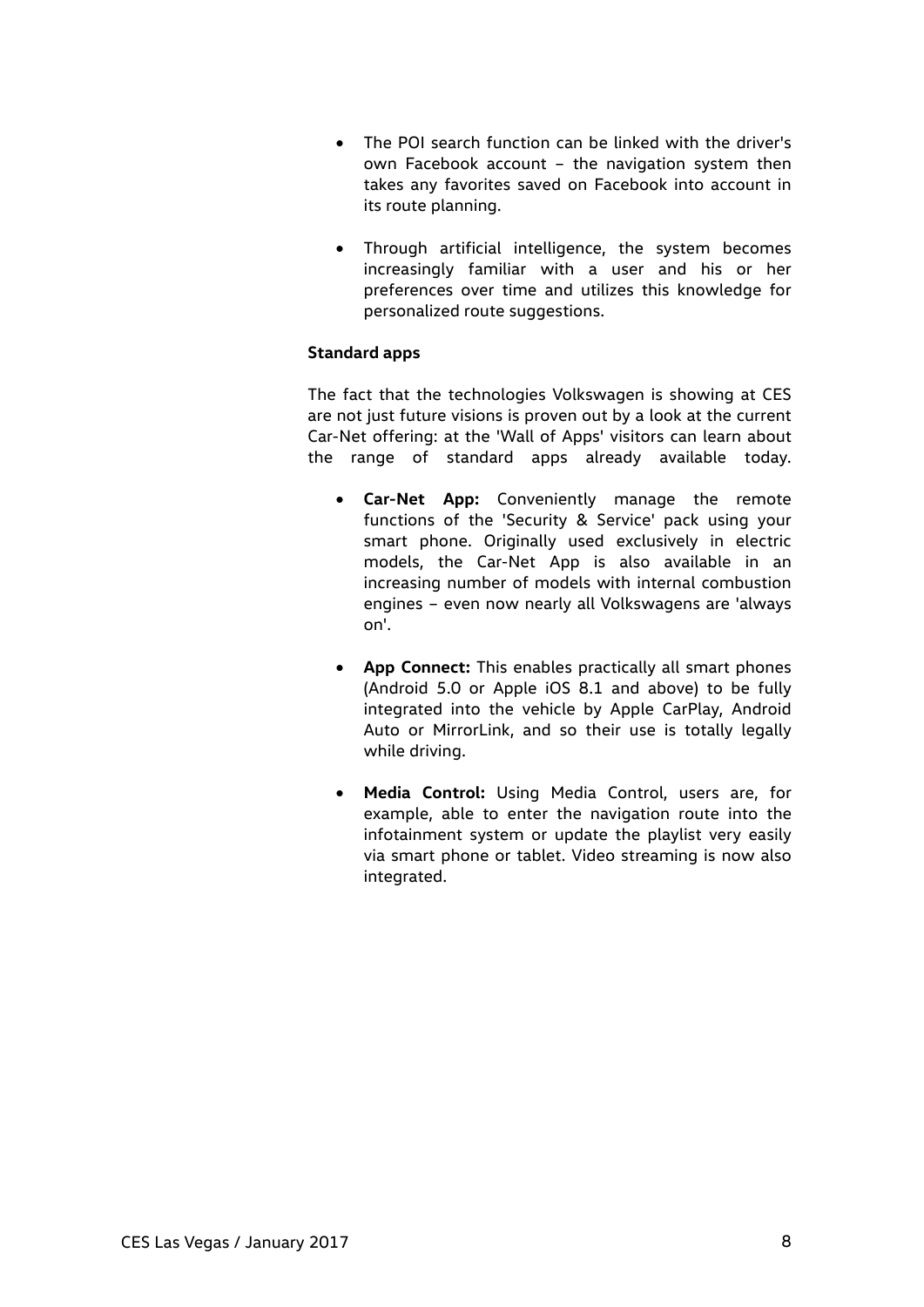#### **Intuitive Usability**

The rapid progress of digitalization is changing user behavior and with it the requirements for instruments, displays and controls. However, even in the digital age Volkswagen's aim remains the same: user operation must be simple and the ergonomics perfect. To this end, the communication channels between person and car are continually being optimized.

**Volkswagen Digital Cockpit (3D).** 'Interactive Experience' shows the next stage in the development of the Volkswagen Digital Cockpit (3D). Two screens set one behind the other create a 3D feel with a fascinating impression of depth. The three-dimensional presentation combined with excellent image quality makes learning to use the display even easier and quicker for the user.

**Eyetracking.** Add to this a function that recognizes which way the driver is looking and the user-friendliness is further increased significantly. The technology makes it possible for information not to have to be shown constantly on the display. Graphical animations are intentionally shown only when the driver looks at the screen. At the same time, users reach the control they want faster, as there are no longer any intermediate steps in the menu. A nice side-effect: fewer controls on the steering wheel.

**AR Head-up Display.** Another highlight is the AR Head-up Display. It projects information graphics in virtual form out ahead of the vehicle. This technology has the advantage that it is less tiring on the driver's eyes than displays inside the vehicle. In terms of function and feel Volkswagen goes way beyond what other manufacturers have presented to date. That is because the AR Head-up Display shows information on two levels.

- Level 1: Data of relevance to the route or the distance to the vehicle ahead appears on the road several meters ahead of the vehicle. As a result of the natural positioning on the road itself, the display fits seamlessly into the surroundings, the driver registers what is being shown more easily and understands it at once – driver distraction is significantly reduced.
- Level 2: All other data, such as infotainment indicators, are presented by the AR Head-up Display closer to the windshield. Here drivers are able to access any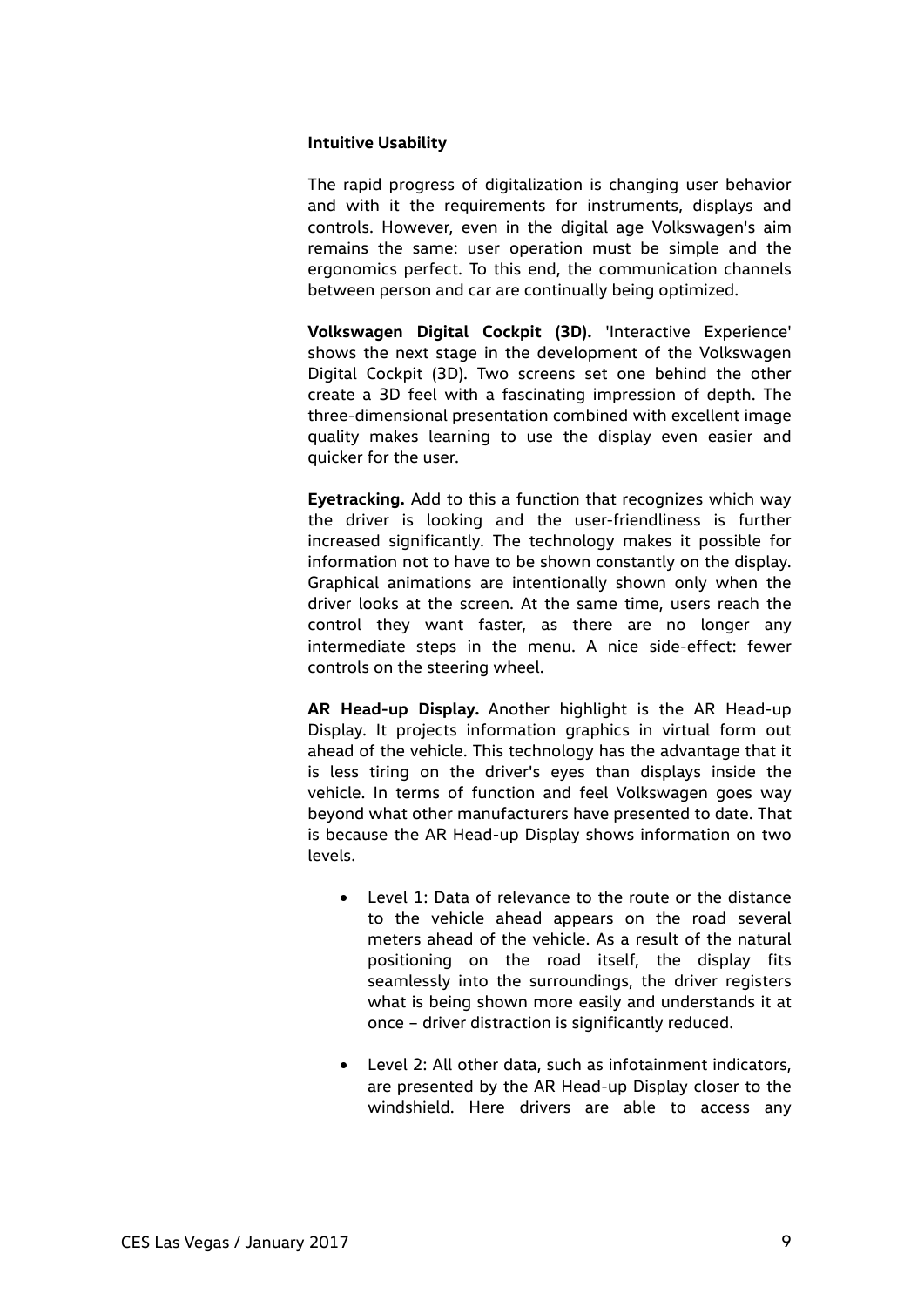personally relevant information without having to take their eyes off the road.

**Central infotainment display and multifunction steering wheel.** Here Volkswagen is systematically building on the control concepts of the Golf R Touch (CES 2015) and BUDD-e (CES 2016). Regardless of the fact that gesture control is now a standard feature in the new Golf, Volkswagen continues to fine-tune the touch slider control function. The Interactive Experience system's central infotainment display thus has multi-finger recognition. It lets users adjust the air conditioning system or audio volume via a menu, for example. Tactile feedback and the way that functions and interactions are illuminated help users to find their way around without having to take their eyes off the road. The same principle is used on the multi-function steering wheel's control pods and here too improves the ease of use.

#### **Smart Sustainability and Automated Driving**

I.D. – the vehicle concept of a new age

The visionary I.D. combines the digitally connected world with an electrically powered car that, when desired, can drive fully autonomously. The concept car celebrated its world premiere last year at the Paris Motor Show. At CES Volkswagen is presenting it for the first time to the American public. The production version of the I.D. is planned to launch as early as 2020 and then also to be ready for fully autonomous driving starting in 2025.

**Electric drive.** The first compact Volkswagen to be based on the Modular Electric Drive Kit (MEB), the I.D., is powered by a 125 kW / 170 PS electric motor. Its maximum range of up to 600 kilometers and a target price on a par with a Golf with an engine of comparable power make the matter of 'zero emissions' something that can be taken in stride.

**Design.** At the same time the I.D. presents a totally new design style. In the interior, for instance, Volkswagen has realized an open-space concept: somewhat shorter than a Golf, it offers the spaciousness of a Passat. This was made possible by the new drive concept architecture with an electric motor on the rear axle and a high-voltage battery in the vehicle floor, which enables a long wheelbase with short overhangs and thus more space and flexibility. At the same time, the I.D. already takes us